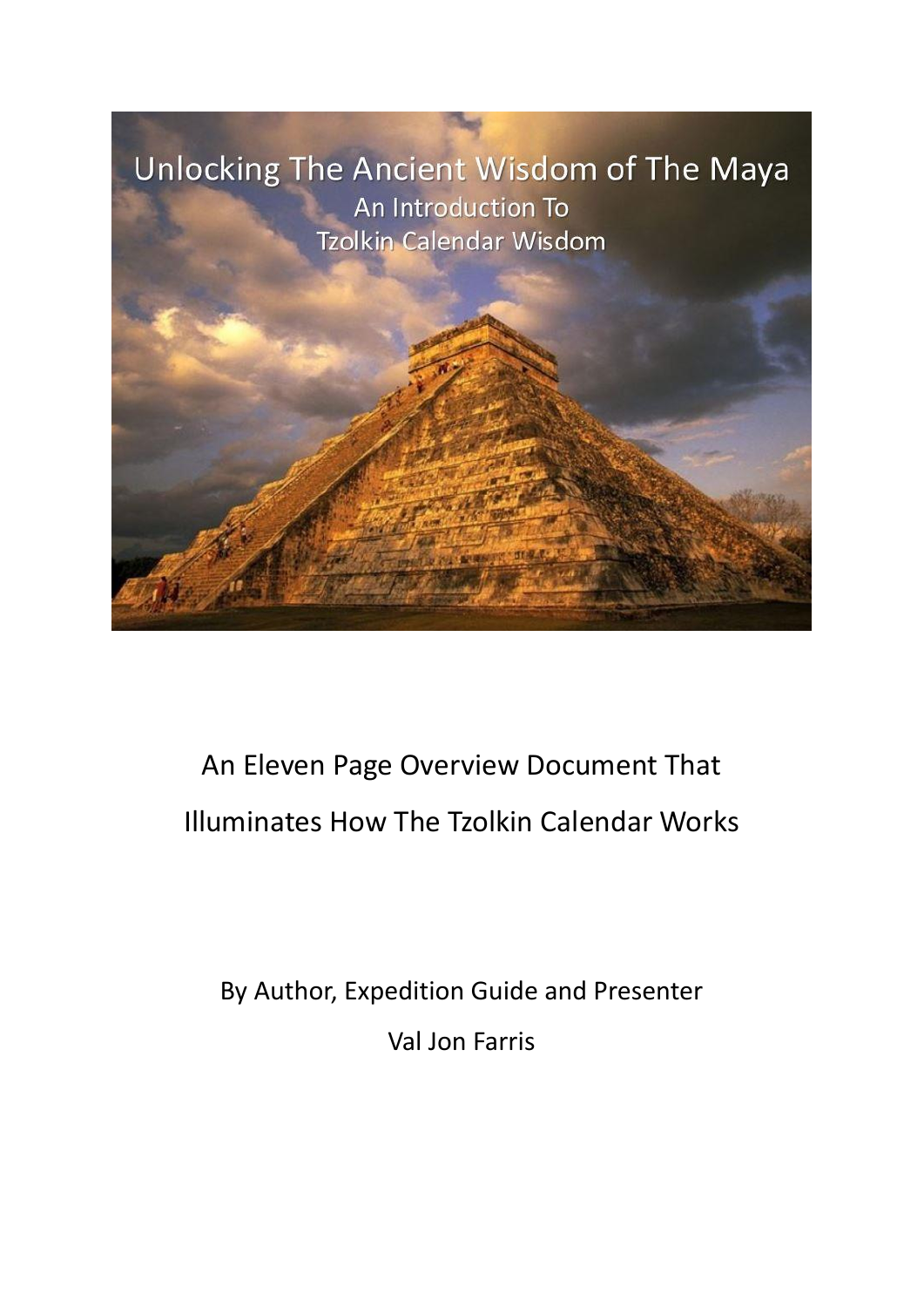## **Val Jon Farris - Author Preface**



When I was a boy I spent countless nights outside on the lawn gazing up at the stars. I still recall stretching my arms and legs out wide, clinging to the curve of the Earth peering up into the vastness of the heavens. I swear I could actually feel myself flying through space as our planet hurled silently around the Sun! My faithful space-traveling companion and loving cocker Spaniel, "Betsy" lay by my side, her nose nuzzled deep into the nape of my neck. As I lay there smelling the damp earth and freshly cut lawn I was mesmerized by the panoply of stars shimmering within the deep black sea all around us. Letting my mind wander betwixt

the infinite display of celestial bodies I imagined Betsy and me climbing into a sleek silver spaceship and blasting off into the farthest reaches of space. It was as though I had discovered an interstellar vehicle deep within my inner space, a spirit ship that possessed magical powers to transport us into outer space, far beyond our solar system and galaxy and even beyond time itself.

I didn't have words then to describe my timeless cosmic journeys, but I now know they were sacred glimpses into what I call the *"infinite mind of God and eternal heart of Spirit."* In reflection of those magical nights a prose arises within me regarding this omnipotent boyhood glimpse, a humbling awe that has remained with me to this very day, lovingly nuzzled into the nape of my soul.

> *Shimmering celestials move 'round so bright Spirit's mysteries blazing with sacred light Migrating silently beyond time and soul God's cosmic embrace so vast so whole*

The passage, *"Migrating silently beyond time and soul,"* captures something special about my boyhood experiences. What was so unique about those magical moments was that they didn't fit into time's familiar pattern of the past, present, future. They were rather, times away from time, mysterious exceptions to time's familiar linear progression. Exploring further, the idea of "circular" or "spherical" time is the best way to describe what I experienced. Much like a sphere that has no discernible beginning or end point on its surface, my timeless moments had no beginnings or endings either. No "this moment, then this moment, then this moment." Rather, these spherical moments arose from everywhere and nowhere all at once in a kind of silent symphonic "forever-now-ness."

As linear time vanished from my experience, so too did the separation between who I knew myself to be and the vast star-filled heavens above me. It was as if I and the heavens merged and become one and the same in a surreal sacred unity.

This timeless unity had a powerful humbling effect on me and as I emerged from its mesmerizing presence I intuitively understood my place within the universe; a paradoxical epiphany in which I experienced myself as infinitesimally small in my finite human presence . . . and at the same time, exponentially vast within an infinite spiritual essence. As confounding as it may sound, I realized that not only did I exist within the cosmos, but the cosmos existed within me. And while I didn't know it then, this juxtaposition of finite and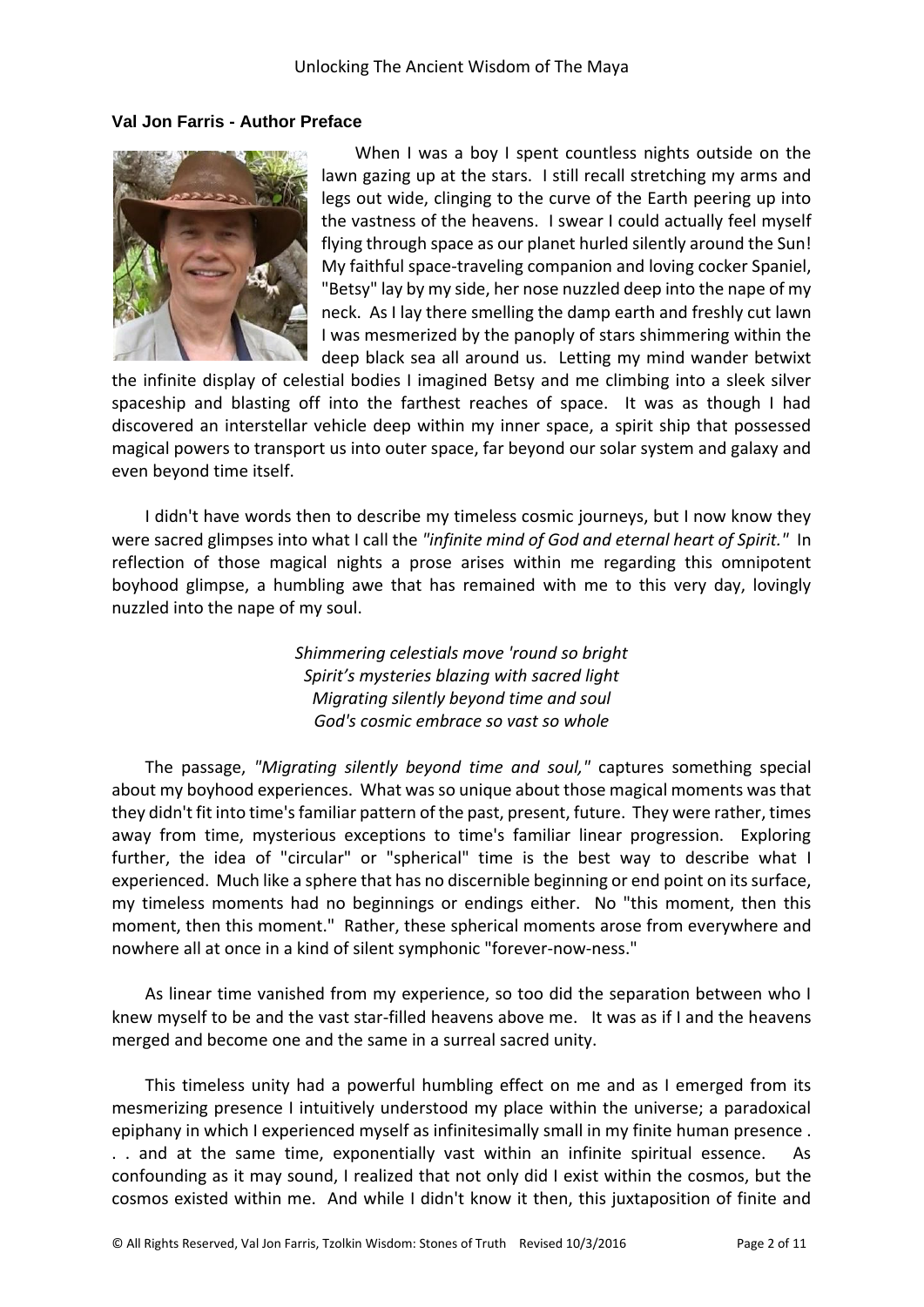infinite was not a new revelation. It was a timeless wisdom I would one day learn had been embraced by an entire civilization, and in particular, the Maya. This soon to be published book is my way of giving back to the Maya what they gave the world, a highly advanced system of human and spiritual development that illuminates the interconnectedness between our finite human presence and our infinite spiritual essence.

# **Introduction To The Maya And Tzolkin Calendar**

To be "(in)finite" is to be both finite and infinite, human and spiritual at the same time and in the same space. This juxtaposition opens a whole new possibility of being alive, a sacred unity that bridges the abyss of what conventional religion has promoted for eons as the separation of human beings from their omnipotent source. This unity not only weaves humanity and spirituality together, but all of humanity itself, and every single person who has ever, is now and will ever be alive. This paradoxical shared essence is what the Maya call *"In lak'esh,"* or *"I am another yourself."* What better way to live than to come to know ourselves within one another and beyond ourselves.

After exploring many philosophies and structures for ongoing integration it became clear that out of all the possibilities for personal and spiritual growth, the ancient Maya civilization developed the most robust, powerful and transforming daily practice of all. Called *"The Tzolkin Calendar,"* (*Tzolkin* means "count of days," and "sacred pieces of the Sun") is a daily practice divided into 260 "pieces" or days. Each day offers profound insight into one's life, choices, attitude and overall human and spiritual development. It is literally *the most comprehensive* integration process anywhere in the world.

To offer some background, the Maya civilization thrived in Central America from the early pre-classic period (around 2000 BC) until the Spanish conquest in the mid 1540's. (Over 6 million Maya still live there today.) Although spiritually and culturally unified, the Maya empire was made up of independent political states throughout Southern Mexico, the Yucatan Peninsula, Guatemala, Belize, Northern El Salvador and Western Honduras. It is wellknown that the Maya were gifted astronomers, mathematicians and architects. They are also well known for constructing some of the most extraordinary temples, pyramids and astronomical observatories in the history of the world, many of which still stand today.

The purpose of these structures was two-fold; they served as ceremonial gathering places for the Empire and they were intentionally crafted monolithic stone instruments for measuring cosmological phenomena such as equinoxes, planetary orbits and the movement of interstellar constellations. Along with these extraordinary structures the Maya developed advanced forms of mathematics and over twenty complex calendar systems to record and systemize empirical celestial movement as well as cosmologically derived philosophical principles. The information the Maya gleaned with these precision tools was used for a wide variety of purposes, including, but not limited to agricultural sustainability, societal governance and education, war strategy, cultural development, rites of passage and spiritual attunement.

By far, the most extraordinary and innovative tool set the ancient Maya created wastheir complex array of cosmological calendars. These stone carved marvels merged the diverse frontiers of cosmology and spirituality together into a unified system of *empirical omnipotence.* Empirical because of their precision, and omnipotent because of the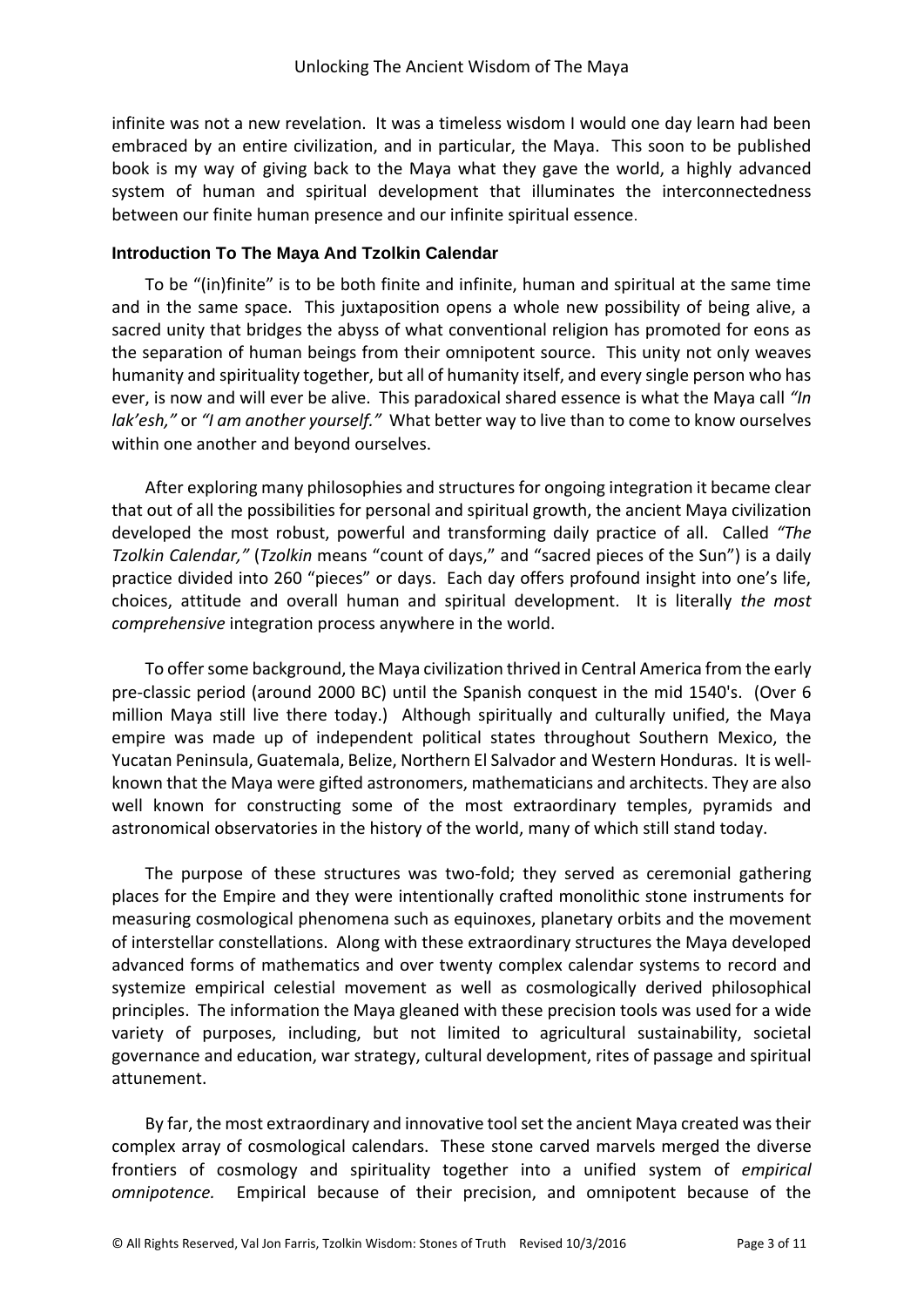otherworldly spiritual inspiration they conveyed. Of the more than two dozen cosmological calendars created by the ancient Maya and their ancestors, three stand out most prominently, the *"Long Count,"* the *"Haab'"* and the *"Tzolkin."* All three calendars served a unique purpose and yet they interfaced together in ways that created something truly extraordinary; a highly precise and integrated system of measurement that not only served the practicalities of daily life, but also served as a deeply inspiring venue of spiritual attunement.

As an example, rather than tracking linear dates and times like its two companion calendars, the Tzolkin*,* (a *Sacred Time* calendar), was designed to map 260 dynamic aspects of human insight and spiritual wisdom and illuminate them through the devotion of daily practice. These *Sacred Time* insights and divinations were both derived from, and integrated into the two companion calendars; a synergistic system that infused the calendar's linear nature with deeper dynamic spiritual significance. Unlike the Tzolkin, the Haab', (a *Solar Time* calendar), was based on the orbital patterns of the Earth around the Sun and was designed to track linear dates and times much like our modern day Gregorian calendar. The Haab's cyclically annual organization of time served as a consistent means for the Tzolkin Calendar's 260 Sacred Time divinations to be delivered to the entire Mayan Empire on exactly the same day.

To track vaster spans of time, (as well as vaster spiritual abstractions), the Maya designed the Long Count, (a *Galactic Time* calendar). This calendar exponentially expands the reach of the Haab' calendar. A complete round, or *"Great Cycle"* of the Long Count calendar spans 1,872,000 days, or 5,125 years. This calendar served as a "galactic mentor" for both the Haab' and Tzolkin Calendars through its architecture as a universal measurement system for the physical nature of *Matter in Time* as well as the metaphysical nature of *Energy in Space;* or the sacredness of *God and Spirit.*

The Maya calendar systems were capable of reaching far beyond even the Long Count's Great Cycle in that they were specifically designed to record vast frontiers of cosmological phenomena. For example, ancient Mayan time keepers could precisely calculate a *"Galactic Year,"* (a span of 230 million years) how long it takes our solar system to make one complete orbit around our galaxy's center; and almost *to the exact day* modern-day astronomers can compute it! This is an astonishing feat for ancient astronomers who were working without the advantage of telescopes, computers or even old fashioned electronic calculators.

But why was measuring vast cosmological frontiers so important to the Maya? And why devise such a complex calendar system that integrated precise dates and times with something as abstract as spiritual wisdom or attunement? The answer lies in an ancient Mayan philosophy called the *"Grand Astrological Order,"* a kind of scientific pantheism that included very precise calculations and metaphysical correlations between the movements of the cosmos and the human and spiritual evolution of human beings. This expansive philosophy was about communing with the sacred essence of everything from distant stars, to the Earth and Sky, to Nature and human beings.

For the Maya, the Grand Astrological Order has represented the embodiment of God and all things Divine; the essence of Spirit which links together all that exists into a tapestry of astounding interconnectedness. And the nexus point of all this cosmological Divinity is located in a highly venerated and energetic space within the cosmos called *"Hunab Ku."*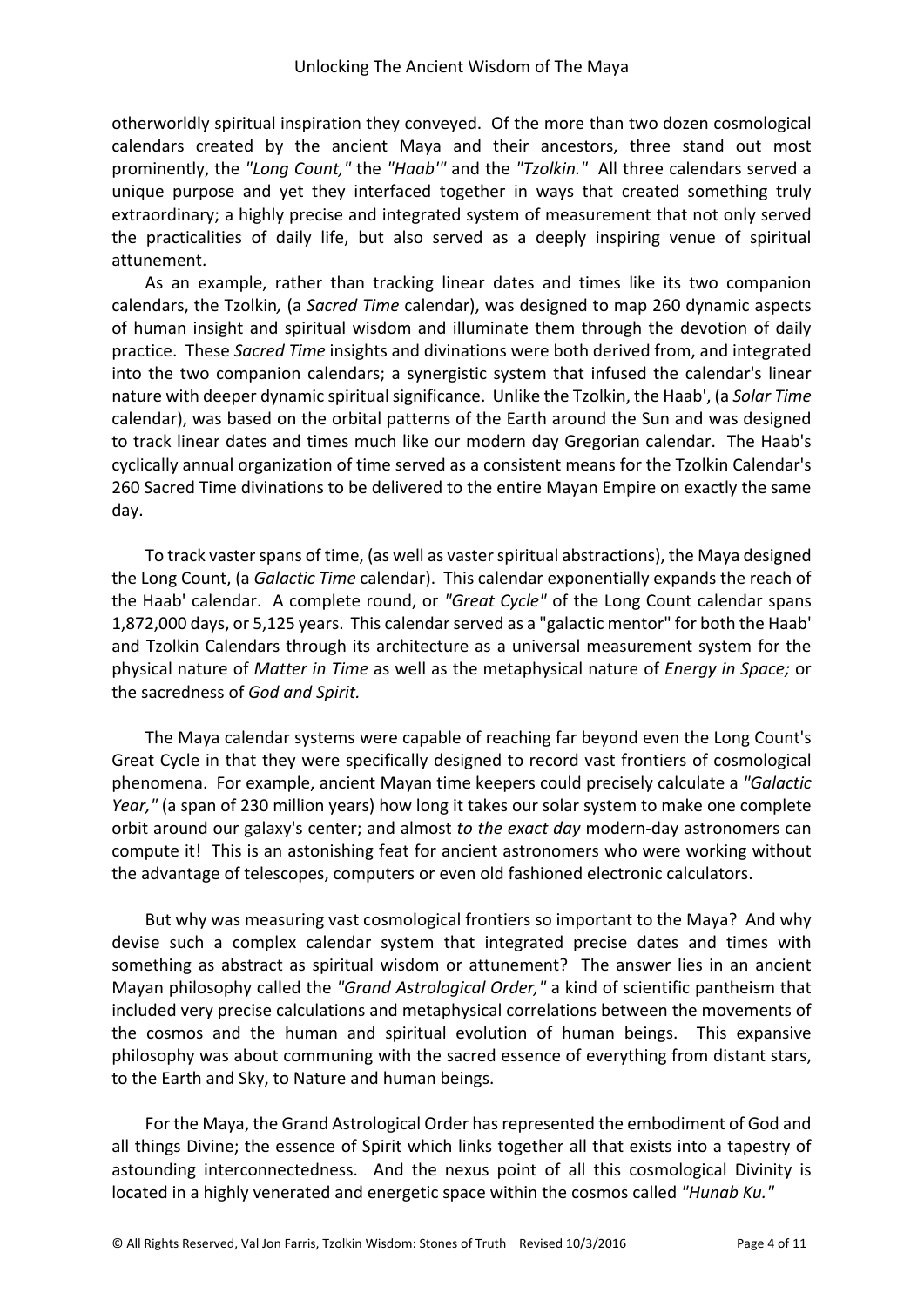

The ancient Maya believed (and still believe today) that *Hunab Ku* exists at the very center of our galaxy as the supreme force of all Creation, the nexus point for the evolution of all life within the universe. (Even though the "universe" for the Maya was confined to our single galaxy, just one of billions upon billions of galaxies, there is uncanny scientific truth in their belief that our galactic center is the source of all life. Without the massive Black Hole existing at the center of our spiraling galaxy producing the omnipotent gyre of gravity for all forms of matter and energy, there would be no possibility of life what-so-ever.)

William Butler Yeats' cosmological quote, *"the falcon cannot hear the falconer"* refers to the huge gap between the vastness of the cosmos and the existence of life on our miniscule planet. The only way for the *falcon* to hear the *falconer* would be to have some system of communication capable of traversing vast distances of space. From this vantage point it becomes much clearer why the Maya invested so much time and energy in building their temples and pyramids, perfecting their mathematics and most importantly, devising their interwoven cosmological calendar systems; they were in essence a communication system between the infinite *falconer* of Hunab Ku and the finite *falcons* of human beings. The three calendar systems of the Long Count, Haab' and Tzolkin were for the Maya the means by which Hunab Ku's vast cosmological wisdom could be brought down to Earth as tangible spiritual lessons that could be integrated daily into every member of their entire Empire.

The best way to imagine this spiritual deliverance system is to picture the internal workings of an antique clock containing three intermeshing gears or cogs; a first huge cog (the Long Count), a second smaller cog, (the Haab') and a third yet smaller two-part cog, (the Tzolkin.) Via this model it can be understood that as the infinite movement of Hunab Ku is tracked with the huge cog, the Long Count Calendar, its vast spiritual essence is "geared down" into smaller more finite expressions through the smaller cog of the Haab' Calendar. And then the wisdom is reduced down further into more finite expressions by the small twopart cog of the Tzolkin Calendar*,* until Hunab Ku's wisdom finally becomes discernible to humans through the Tzolkin calendar's 260 daily Kins.



This diagram depicts the "gearing down" mechanism between the Haab' Calendar and the Tzolkin Calendar. (The Haab' is to the left, and on its right is the two-part Tzolkin Calendar. The Long Count would be visible to the far left of the Haab' as an almost infinitely large cog.) Focusing on the Tzolkin Calendar's structure, its basic unit of measurement is a single day or Kin. The 260 Kins arise from the intersecting of 20 glyphs or Nagual Faces, (visible as images on the outer cog) and 13 Number Energies, (visible as dots and dashes on the inner cog).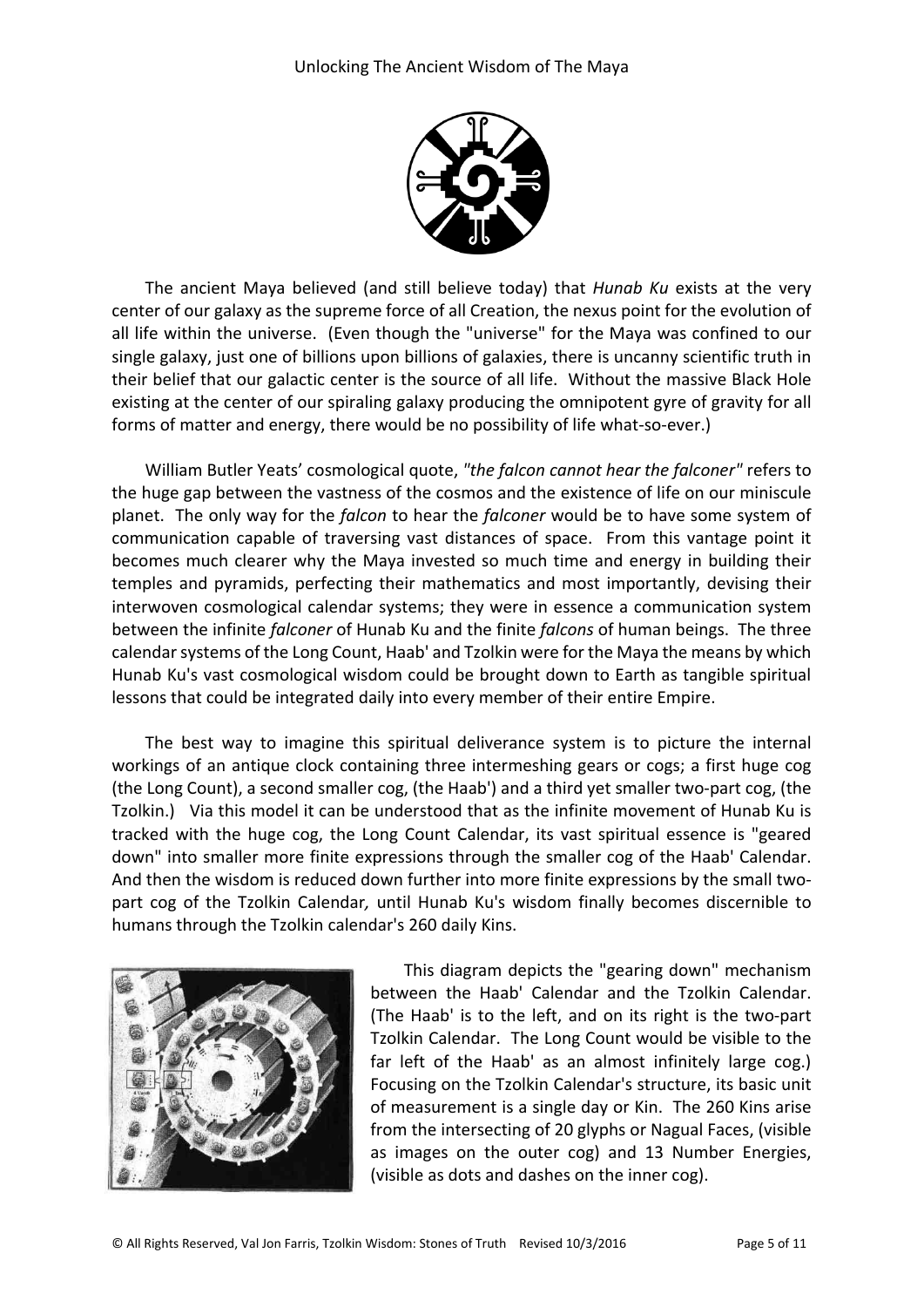Each of the 20 Nagual Faces represents a specific facet of human nature, a life lesson to be integrated into one's daily outlook and behaviors. Each of the Numbers (1 to 13) represents a specific energetic phase of life's evolutionary process, much like the multiple stages of development a plant or flower undergoes during its life cycle. Each Number's evolutionary "energy" is infused into the Nagual Faces, changing their characteristics by a variance of degrees. Lower Numbers tend to evoke mild or more subtle degrees of change to the Kins, while higher Numbers tend to evoke more extreme degrees of change.

More precisely, there are three factors that determine the meaning of the Daily Kins and their spiritual lessons. They are the Nagual Face and the Number Energy as stated above, along with the influence of the "Trecena," or grouping of thirteen Kins. Let's explore these three factors in more detail by taking them one at a time.

#### **Understanding The 20 Nagual Faces**

Each of the 20 Tzolkin glyphs, or Nagual Faces represents an archetypal<sup>i</sup> force of human nature and is corollary to various aspects of natural phenomenon. The 20 Nagual Faces can be understood within the context of human form and the essential traits that accompany being human. These human traits include very real aspects of our nature such as "Power," "Growth," "Gratitude," "Devotion," "Surrender," etc. The term "Nagual" is traceable to the shamanic philosophy of the ancient Toltec's (a sub culture of the Maya) and refers to any mystical entity embodying supernatural powers over normal human traits. For example, Mayan folklore (both ancient and modern) speak of Nagual sorcerer's who possess mystical powers to transform themselves into animals capable of navigating into spiritual realms.

The glyphs for the 20 Nagual Faces are unique from most other Mayan inscriptions in that they are graphically represented as figures of some sort within the framework of an escutcheon, or base composed of three pod-like feet. Some of the glyphs have not yet been deciphered which points to their antiquity, but those that have, their meanings are based on natural phenomena such as tropical plants and animals indigenous to the area where they were initially created centuries ago.

Let's explore the glyphs and the original meanings the ancient Maya assigned to them, as well as become familiar with the modern day meanings we've deduced for purposes of this book. (Note: The modern deductions listed in the table below are the result of research conducted into traditional divination ceremonies as well as definitions and explanations gleaned from interviews with Quiche' Indian Day Keepers and Divinators living in the Highlands of Guatemala.)

| Seq.     | Quiche'     | <b>Yucatec</b> | Inscriptio | <b>Natural Phenomena</b> | <b>Deduced Nagual Face</b> |
|----------|-------------|----------------|------------|--------------------------|----------------------------|
| $N^{o.}$ | Day         | Day Name       | n          | <b>Meanings</b>          | <b>Meanings</b>            |
|          | <b>Name</b> |                | Glyph      |                          |                            |
| 01       | Imix'       | <b>Imix</b>    |            | water lily, crocodile    | <b>Primal Power</b>        |
| 02       | lx          | lx             |            | jaguar                   | <b>Selfless Devotion</b>   |
| 03       | Manik'      | Manik          |            | deer                     | <b>Mounting Force</b>      |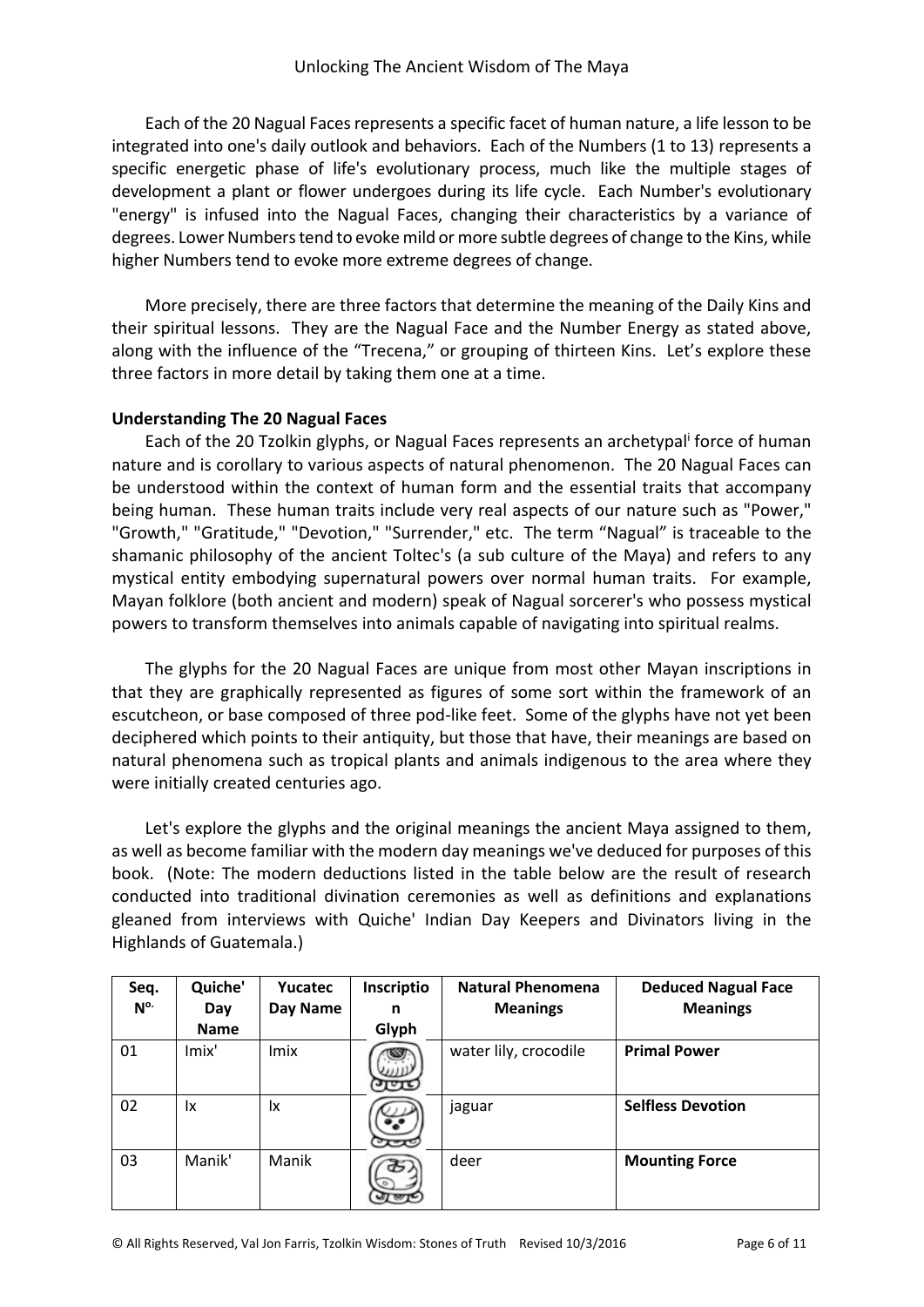| 04 | Ajaw     | Ahau     | lord, ruler, sun                      | <b>Enduring Wisdom</b>         |
|----|----------|----------|---------------------------------------|--------------------------------|
| 05 | B'en     | Ben      | young maize, seed                     | <b>Sacred Dwellings</b>        |
| 06 | Kimi     | Cimi     | death                                 | <b>Eternal Grace</b>           |
| 07 | Kawak    | Cauac    | rain storm                            | <b>Gathered Blessings</b>      |
| 08 | Eb'      | Eb       | rain                                  | <b>Chosen Destiny</b>          |
| 09 | Chikchan | Chicchan | cosmological snake                    | <b>Personal Transformation</b> |
| 10 | Etz'nab' | Etznab   | flint                                 | <b>Revealed Reality</b>        |
| 11 | Chuwen   | Chuen    | howler monkey                         | <b>Dimensional Weaving</b>     |
| 12 | K'an     | Kan      | Net, sacrifice                        | <b>Abundant Attraction</b>     |
| 13 | Kab'an   | Caban    | earth                                 | <b>Powerful Intent</b>         |
| 14 | Ok       | Oc       | dog                                   | <b>Vulnerable Exposure</b>     |
| 15 | Akb'al   | Akbal    | darkness, night, early<br>dawn        | <b>Polarized Transition</b>    |
| 16 | Kib'     | Cib      | wax                                   | <b>Cleansing Forgiveness</b>   |
| 17 | Muluk    | Muluc    | jade, water, offering                 | <b>History Reconciliation</b>  |
| 18 | lk'      | Ik       | wind, breath, life<br>force           | <b>Dynamic Acceleration</b>    |
| 19 | Men      | Men      | eagle                                 | <b>Sovereign Perception</b>    |
| 20 | Lamat    | Lamat    | Venus, star, ripeness,<br>maize seeds | <b>Regenerative Nurturance</b> |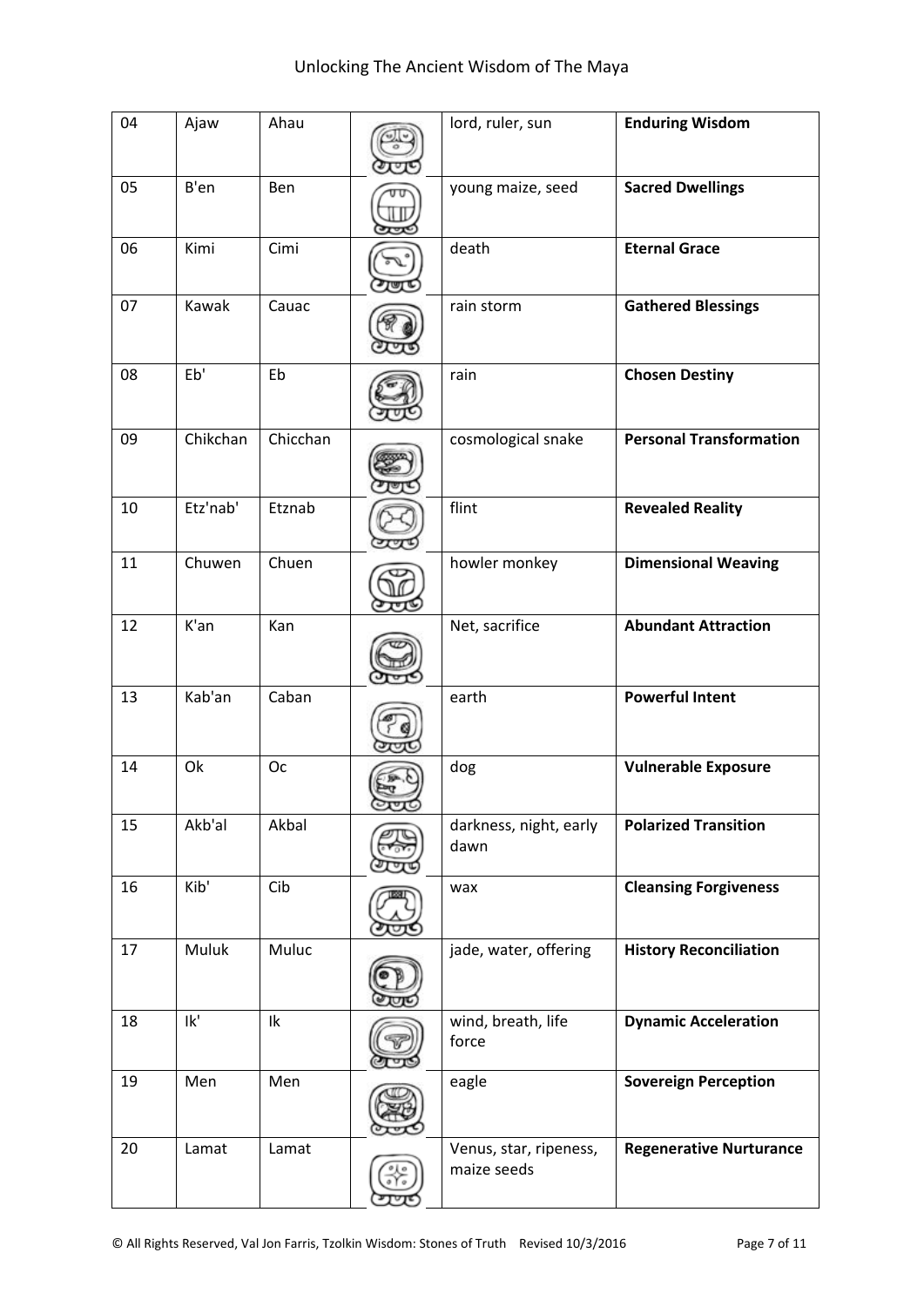#### **Understanding The 13 Number Energies**

The 13 Tzolkin Number Energies can be understood as spiritual progressions, aspects of life's cyclical evolutionary processes, which include but are not limited to germination, growth and development, procreation, fruit bearing and regeneration. They are also loosely correlated with the 13 Upperworld Heaven Gods of the ancient Aztec and Olmec civilizations. The "Mayan Number Glyph" row in the chart below shows the ancient Maya's system of mathematics and counting. The "dots" represent the number "1" and the "lines" are units of "5." For example, take "Bolon's" glyph and  $9<sup>th</sup>$  Number indicating 4 dots above a single line. This represents "4 + 5," which equals "9." The "Number Energy Deduction" row displays the essence of each Number's energy and its definition. Let's explore what are believed to be some of the original meanings the ancient Maya and Aztecs assigned to the Number Energies, and then become familiar with the modern day meanings we've deduced for purposes of this Life Alignment Process.

| <b>Number Heaven</b>    | <b>Mayan Number</b> | <b>Number Energy</b>                                |  |
|-------------------------|---------------------|-----------------------------------------------------|--|
| and Aztec God           | Glyph               | <b>Deduction</b>                                    |  |
| <b>First Heaven</b>     |                     | Hun - 1 (Unity) Creation, new beginnings,           |  |
| God of fire and time    |                     | initiation, power.                                  |  |
| <b>Xiuhtecuhtli</b>     |                     | <b>Candescent Initiation</b>                        |  |
| Second Heaven           |                     | Ka - 2 (Duality) Change, integration of polarities, |  |
| God of earth            |                     | challenge.                                          |  |
| <b>Tlaltecuhtli</b>     |                     | <b>Reactionary Dualism</b>                          |  |
| Third Heaven            |                     | Ox - 3 (Action) Playful, action, joy, light.        |  |
| Goddess of water        |                     | <b>Obstructive Uncertainty</b>                      |  |
| Chalchiuhtlicue         |                     |                                                     |  |
| Fourth Heaven           |                     | Kan - 4 (Stability) Healing, form, time for         |  |
| God of sun warriors     |                     | reflection, allow.                                  |  |
| Tonatiuh                |                     | <b>Consistent Wholeness</b>                         |  |
| Fifth Heaven            |                     | Ho - 5 (Empowerment) Dynamic, organizing            |  |
| Goddess of childbirth   |                     | force, strength, positive.                          |  |
| <b>Tlazolteotl</b>      |                     | <b>Engaging Purification</b>                        |  |
| Sixth Heaven            |                     | Uac - 6 (Flow) Dynamic developments and             |  |
| God of death            |                     | improvements in all aspects of life.                |  |
| Mictlantecuhtli         |                     | <b>Stable Momentum</b>                              |  |
| Seventh Heaven          |                     | Uuc - 7 (Reflection) The world beyond worlds,       |  |
| God of maize and        |                     | connection to the flow of all creation, portal to   |  |
| sustain                 |                     | the unknown.                                        |  |
| Centeotl                |                     | <b>Prolific Revelation</b>                          |  |
| Eighth Heaven           |                     | Uaxac - 8 (Justice) First of six tones, harmony     |  |
| god of rain, fertility, |                     | organize, management skills, creativity, integrity, |  |
| water                   |                     | fairness, balance.                                  |  |
| <b>Tlaloc</b>           |                     | <b>Harmonious Connection</b>                        |  |
| Ninth Heaven            |                     | Bolon - 9 (Patience) Link to higher frequencies,    |  |
| God of light            |                     | God connection. Movement toward completion          |  |
| Quetzalcoatl            |                     | and perseverance.                                   |  |
|                         |                     | <b>Enlivening Perspective</b>                       |  |
| <b>Tenth Heaven</b>     |                     | Lahun $-10$ (Manifestation)                         |  |
| God of darkness         |                     | Materialization, expression, potential realized,    |  |
| Tezcatlipoca            |                     | beauty.                                             |  |
|                         |                     | <b>Shadowed Reflection</b>                          |  |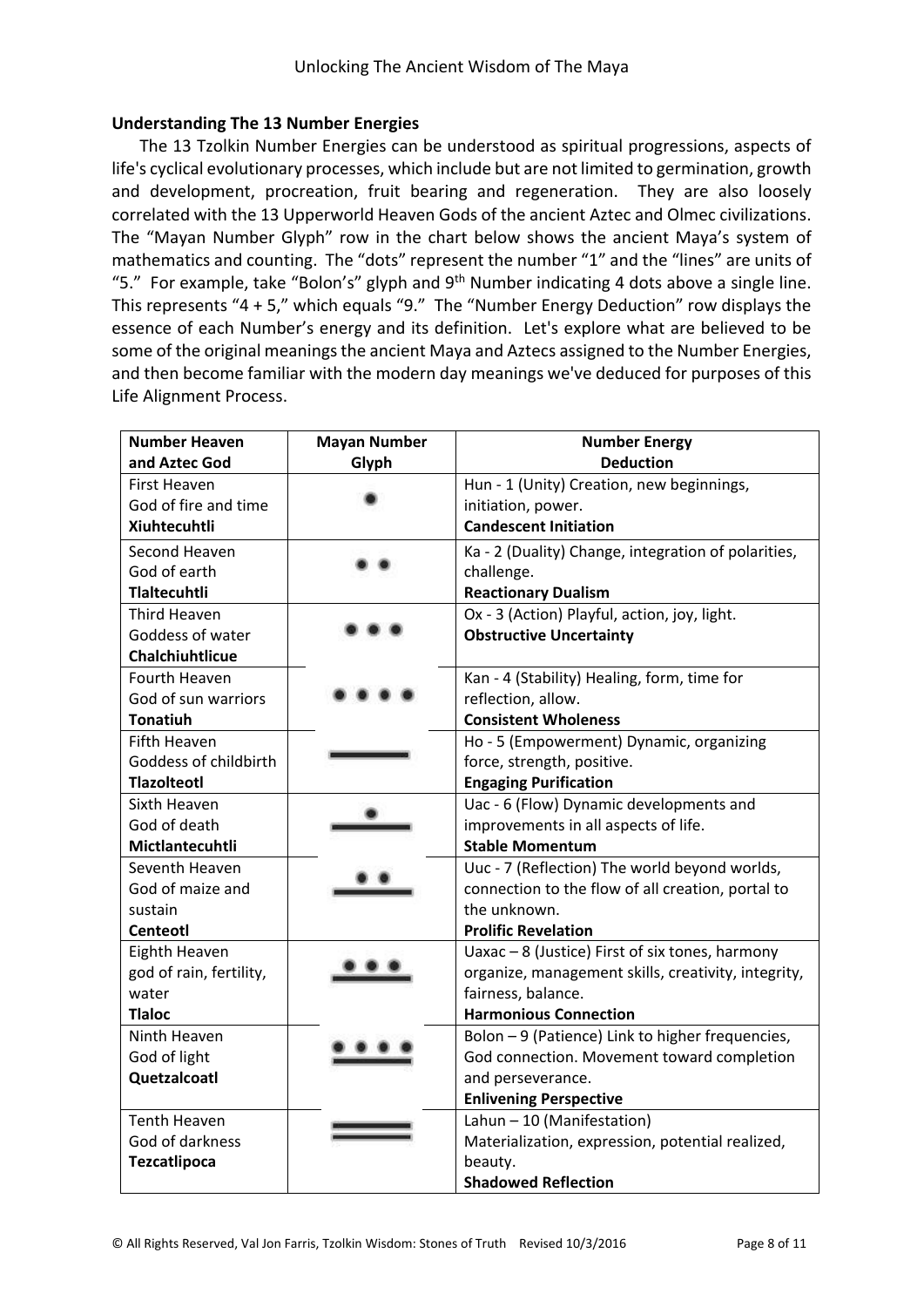| Eleventh Heaven<br>Goddess of birth<br>Yohualticetl               | Buluk - 11 (Resolution)<br>Improvement, change, potential, evolution,<br>resolution.<br><b>Natural Unfolding</b>                  |
|-------------------------------------------------------------------|-----------------------------------------------------------------------------------------------------------------------------------|
| <b>Twelfth Heaven</b><br>God before dawn<br>Tlahuizcalpantecuhtli | La ka $-12$ (Understanding)<br>Understanding, communication, retrospection,<br>knowledge, teaching.<br><b>Cumulative Capacity</b> |
| Thirteenth Heaven<br>Dual-Creator god<br>Ometeotl/Omecinatl       | Oxlahun-13 (Ascension) Completion, transcend,<br>bridge to future, source connection.<br><b>Completion Recreation</b>             |

# **Understanding The Influence of The Trecenas**

The 260 Kins making up the Tzolkin Calendar are organized in a repeating series of twenty *"Trecenas,"* containing thirteen Kins each. The sequence of thirteen unique Kins possess a common theme based on the first Kin in the sequence. For example, the Trecena of *"Etznab"* begins with the Kin of Etznab, which has to do with telling the truth and being honest in our dealings and actions. The twelve Kins that follow in the Trecena of Etznab are related in some way to developing greater truthfulness and honesty in our daily lives and bring greater clarity every day regarding Etznab's wisdom and usefulness. All twenty Trecenas follow the same pattern, but each one showcases its own unique theme and sequence of life lessons as its thirteen Kins are embraced on a daily basis.

The end of a specific Trecena is when the 13th Daily Kin for that series is complete. Each Kin is composed of 1 Nagual Face (20 in all) and 1 Number Energy (13 in all). What this means is that there are 20 Trecena's of 13 Kins each, making a total of 260 combinations, (1 complete round of the Tzolkin Calendar). Each Trecena has an overall context or influence on the 13 Kins existing within it. The Maya of the Highlands of Guatemala believe that the lower number energies are "milder," the middle numbers more "intense" and the ending numbers easing towards "completion." Think of a Trecena like an ocean wave . . . as it approaches, the energy rises, when it's upon you fully its power is immense, and as it passes by you, it washes away into a flow of completion as the next Trecena wave in the series of twenty swells.

#### **Understanding How Each Daily Kin Is Defined**

The 20 Nagual Faces, 13 Number Energies and the Trecena they reside within come together to form the Tzolkin Calendar's unique 260 Kins, (20 x 13 = 260). Let's continue with the example of the Trecena of Etznab and explore the Kin called *"Imix + Hun."* Imix represents *"Primal Power"* which pertains to the basic human reactions of fear, survival and the desire to either protect or strike out. Hun is the first of 13 Number Energies, which represents *"Initiation"* or new beginnings. The Trecena of Etznab represents the overall context of revealing truth. The combination of these three factors create a "synthesis" of wisdom that embodies the movement of us accessing new beginnings and embracing our deeper primal power in a manner that has integrity, honesty and truthfulness. As you can see, all three facets come together and are synthesized into wholeness and a very tangible spiritual life lesson.

Additionally, as the Number Energies increase to 13, the magnitude of their influence on each Nagual Face increases. And while the magnification process is not always linear, the 13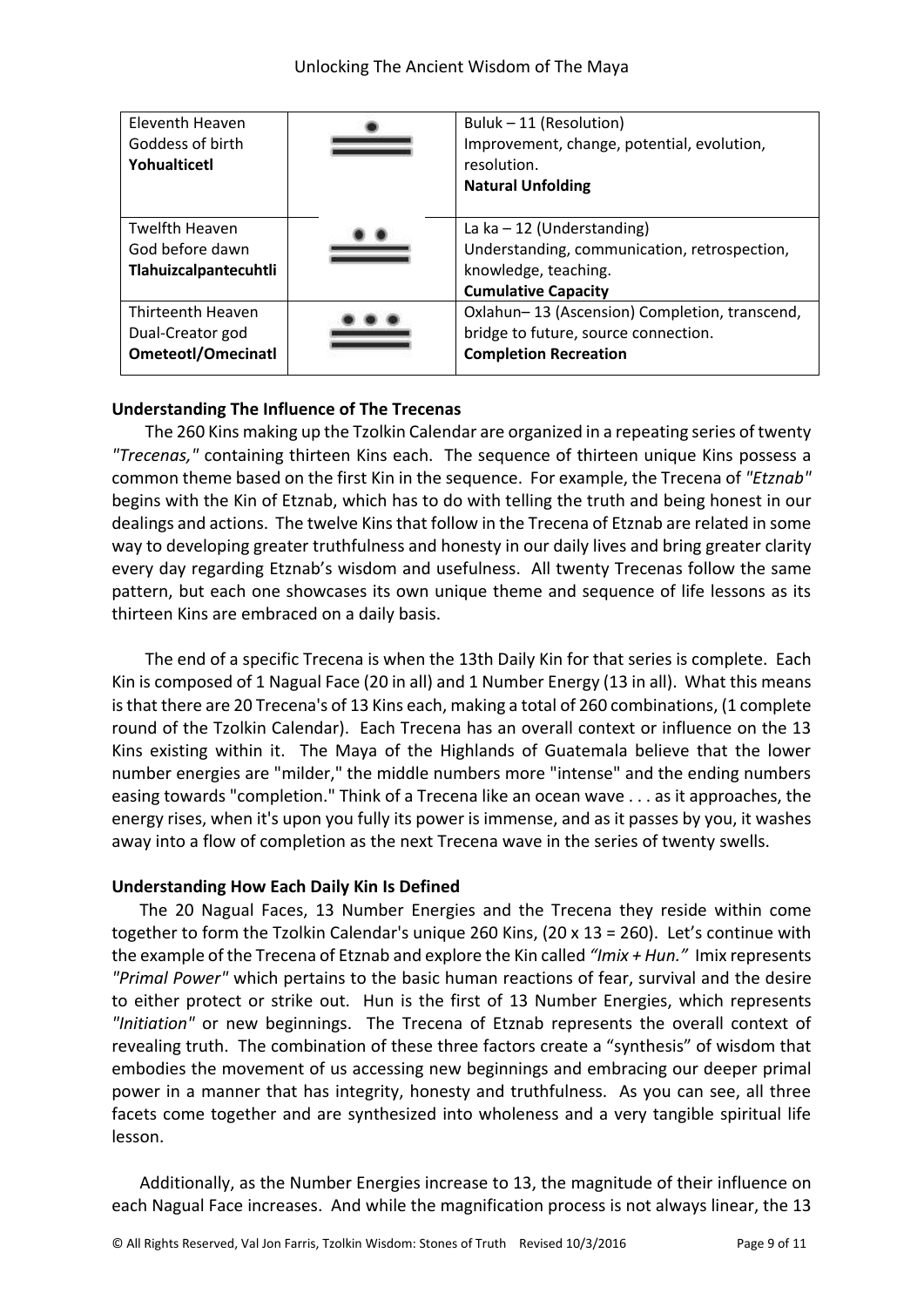Numbers consistently infuse an evolutionary influence over the 20 Nagual Faces, much the way a plant grows from its initial stages of breaking ground, to pushing off its shell, to flowering, to completing its life cycle. It should also be noted that the Tzolkin Calendar does not start with *Imix + Hun,* but rather is a circular system with no fixed beginning or ending.

## **How The Author Defined Each of The 260 Daily Kins**

The wisdom of the Tzolkin Calendar has been interpreted in a variety of ways over the years, with Jose' Arguelles' *Dreamspell* version being one of the most popular. Arguelles' approach was to redefine and enhance the underlying philosophical principles of the Tzolkin Calendar so it would be more attractive and useful to modern day audiences. Some enhancements he made were integrating principles of the I Ching, Numerology and ancient Celtic 13-Moon/28-Day calendar. Others included changing the sequential count of the 260 Kins as it relates to the modern day Gregorian calendar as well as introducing his personally inspired metaphysical interpretations regarding the meanings of the Kins. Arguelles' pioneering work was important as a vehicle for introducing the wisdom of the Maya and their Tzolkin Calendar to many hundreds of thousands of readers around the world.

In addition to Arguelles' interpretation of the Tzolkin Calendar there are other more recent versions that present variations on its wisdom. Some are based on empirical archeological data while others focus on metaphysical perspectives that view Tzolkin wisdom through the lens of astrological and horoscope predictions. All have contributions to make in that they illuminate different facets of the same thing, namely how to gain insight into the Maya Spirit and apply its profound wisdom in our lives.

Just as there are no "right" or "wrong" ways to approach one's self-development process, there is no better or worse version of the Tzolkin Calendar's wisdom. Any medium of deliverance that provides deeper insight into our humanity and spiritual nature is a blessing and should be honored as such. In terms of which version to practice, that's up to the reader and is obviously based on whatever approach seems to work best for them.

My specific interpretation focuses on the Classical Mayan version of the Tzolkin Calendar and ventures deeply into its underpinnings by focusing on the traditional "Quiche" Indian practices, leaving for another time perhaps the Lowland "Yucatec" Indian perspective. It is believed by many Mesoamerican scholars that the Quiche Indians of the Guatemala Highlands are the original "Ajk'jis" or "Daykeepers" and "Divinators" responsible for passing down the wisdom of the Tzolkin Calendar through word of mouth, traditional plays, rituals and traditions. It is for these reasons I have chosen to explore the Classical Mayan version.

As stated previously, there are as many ways to interpret the wisdom of the Tzolkin Calendar as there are human beings on Earth. The method for determining the meaning of each of the Calendar's 260 Kins I used was to first research and clarify the original meaning of each of the 20 Nagual Faces and 13 Number Energies, (or as close to the ancient Maya's intent for them as possible). I accomplished this by researching the original Quiche' meaning of each of the Nagual Faces and Number Energies as they are understood in traditional Day Keeper divination ceremonies still conducted today in the Highlands of Guatemala. I also spent three years communing with the Maya, learning from the Elders by uncovering, understanding and then redefining for modern times the meanings of each Nagual Face and Number Energy.